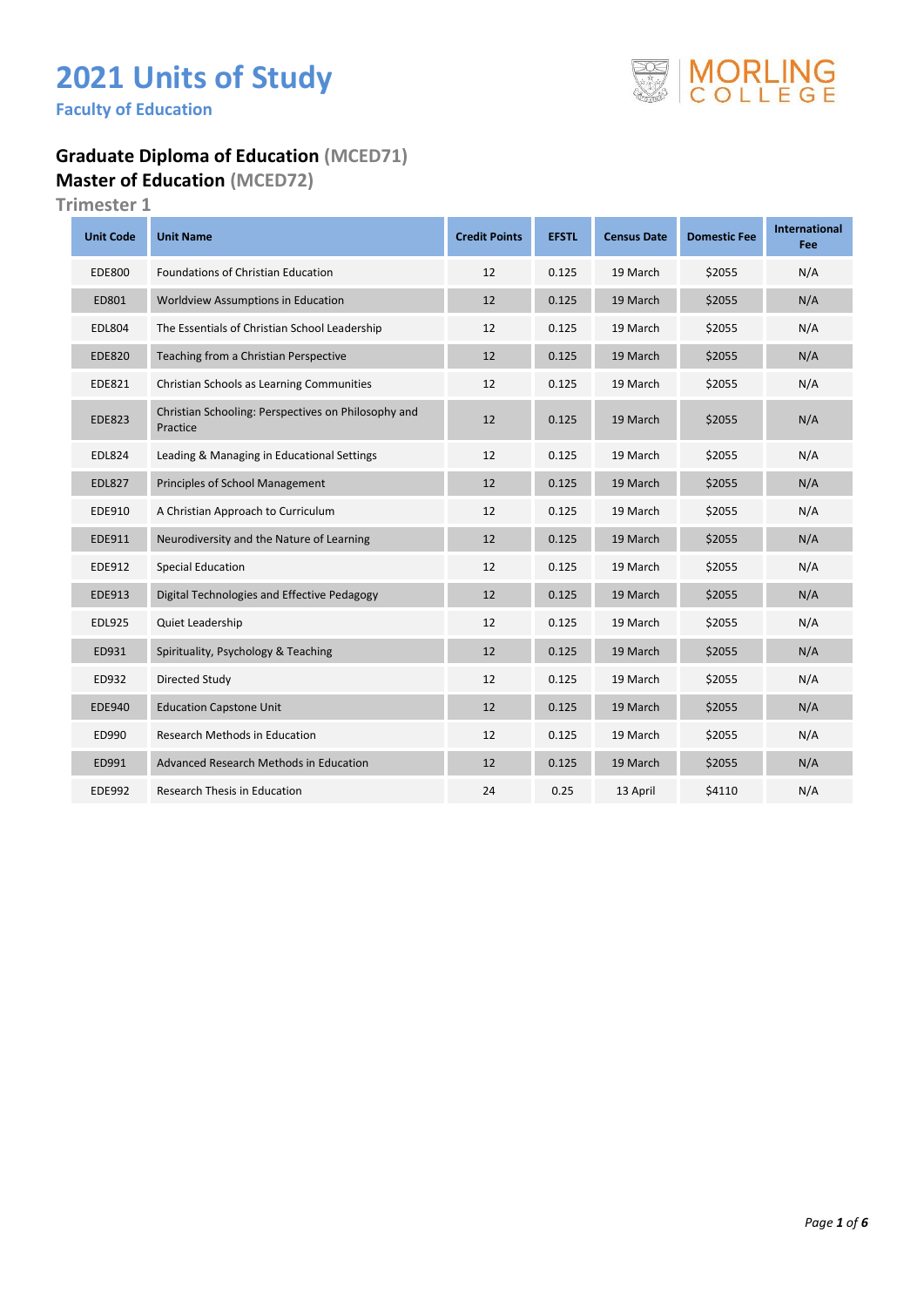### **Graduate Diploma of Education (MCED71) Master of Education (MCED72)**

| <b>Unit Code</b> | <b>Unit Name</b>                                                | <b>Credit Points</b> | <b>EFSTL</b> | <b>Census Date</b> | <b>Domestic Fee</b> | <b>International</b><br>Fee |
|------------------|-----------------------------------------------------------------|----------------------|--------------|--------------------|---------------------|-----------------------------|
| <b>EDE800</b>    | <b>Foundations of Christian Education</b>                       | 12                   | 0.125        | 13 August          | \$2055              | N/A                         |
| ED801            | Worldview Assumptions in Education                              | 12                   | 0.125        | 13 August          | \$2055              | N/A                         |
| <b>EDL804</b>    | The Essentials of Christian School Leadership                   | 12                   | 0.125        | 13 August          | \$2055              | N/A                         |
| <b>EDE820</b>    | Teaching from a Christian Perspective                           | 12                   | 0.125        | 13 August          | \$2055              | N/A                         |
| <b>EDE821</b>    | Christian Schools as Learning Communities                       | 12                   | 0.125        | 13 August          | \$2055              | N/A                         |
| <b>EDE823</b>    | Christian Schooling: Perspectives on Philosophy and<br>Practice | 12                   | 0.125        | 13 August          | \$2055              | N/A                         |
| <b>EDL824</b>    | Leading & Managing in Educational Settings                      | 12                   | 0.125        | 13 August          | \$2055              | N/A                         |
| <b>EDL827</b>    | Principles of School Management                                 | 12                   | 0.125        | 13 August          | \$2055              | N/A                         |
| EDE910           | A Christian Approach to Curriculum                              | 12                   | 0.125        | 13 August          | \$2055              | N/A                         |
| EDE911           | Neurodiversity and the Nature of Learning                       | 12                   | 0.125        | 13 August          | \$2055              | N/A                         |
| EDE912           | <b>Special Education</b>                                        | 12                   | 0.125        | 13 August          | \$2055              | N/A                         |
| EDE913           | Digital Technologies and Effective Pedagogy                     | 12                   | 0.125        | 13 August          | \$2055              | N/A                         |
| <b>EDL925</b>    | Quiet Leadership                                                | 12                   | 0.125        | 13 August          | \$2055              | N/A                         |
| ED931            | Spirituality, Psychology & Teaching                             | 12                   | 0.125        | 13 August          | \$2055              | N/A                         |
| ED932            | Directed Study                                                  | 12                   | 0.125        | 13 August          | \$2055              | N/A                         |
| <b>EDE940</b>    | <b>Education Capstone Unit</b>                                  | 12                   | 0.125        | 13 August          | \$2055              | N/A                         |
| ED990            | Research Methods in Education                                   | 12                   | 0.125        | 13 August          | \$2055              | N/A                         |
| ED991            | Advanced Research Methods in Education                          | 12                   | 0.125        | 13 August          | \$2055              | N/A                         |
| <b>EDE992</b>    | <b>Research Thesis in Education</b>                             | 24                   | 0.25         | 20 Sept            | \$4110              | N/A                         |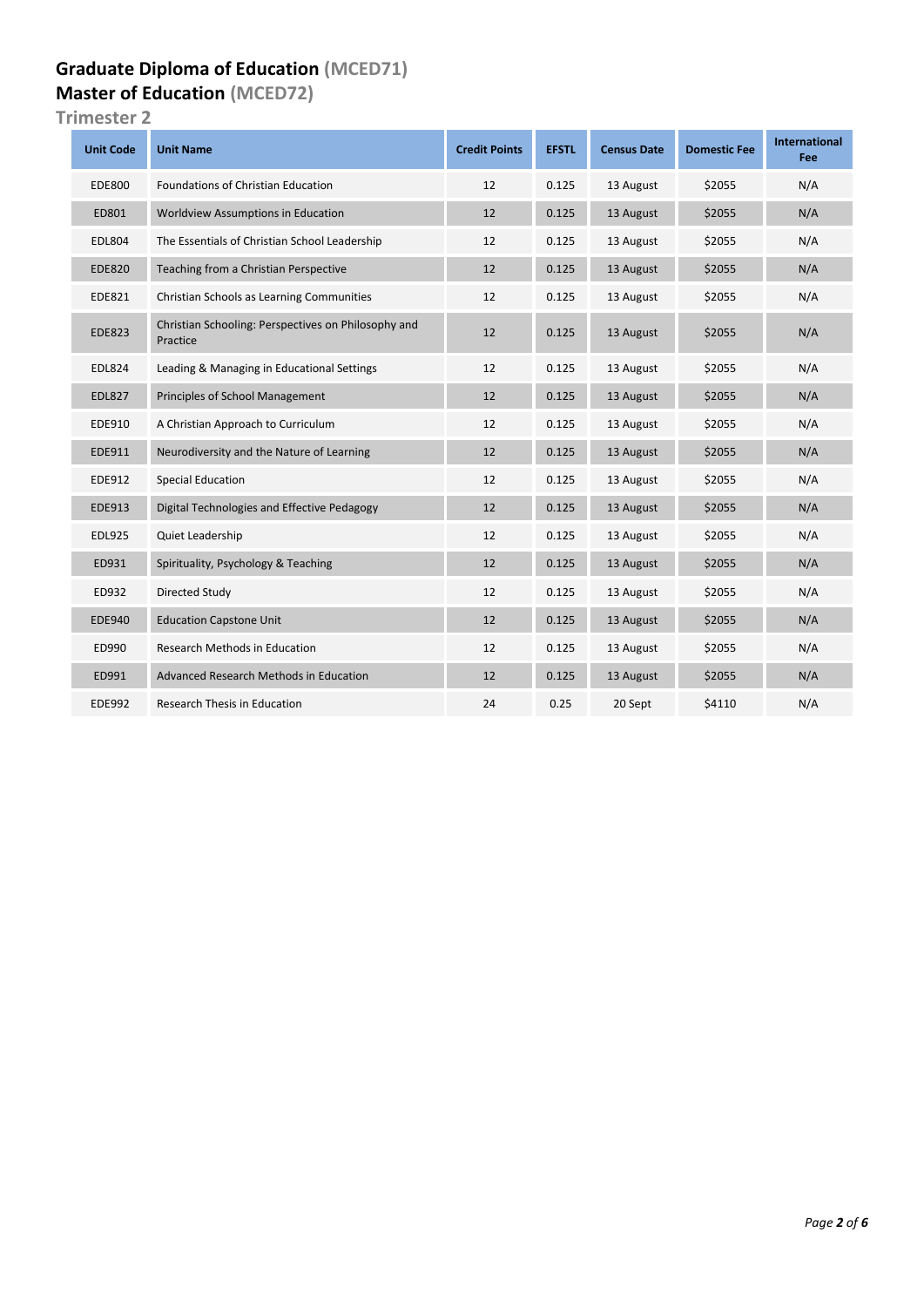### **Graduate Diploma of Education (MCED71) Master of Education (MCED72)**

| <b>Unit Code</b> | <b>Unit Name</b>                                                | <b>Credit Points</b> | <b>EFSTL</b> | <b>Census Date</b> | <b>Domestic Fee</b> | <b>International</b><br>Fee |
|------------------|-----------------------------------------------------------------|----------------------|--------------|--------------------|---------------------|-----------------------------|
| <b>EDE800</b>    | <b>Foundations of Christian Education</b>                       | 12                   | 0.125        | 26 November        | \$2055              | N/A                         |
| ED801            | Worldview Assumptions in Education                              | 12                   | 0.125        | 26 November        | \$2055              | N/A                         |
| <b>EDL804</b>    | The Essentials of Christian School Leadership                   | 12                   | 0.125        | 26 November        | \$2055              | N/A                         |
| <b>EDE820</b>    | Teaching from a Christian Perspective                           | 12                   | 0.125        | 26 November        | \$2055              | N/A                         |
| EDE821           | Christian Schools as Learning Communities                       | 12                   | 0.125        | 26 November        | \$2055              | N/A                         |
| <b>EDE823</b>    | Christian Schooling: Perspectives on Philosophy and<br>Practice | 12                   | 0.125        | 26 November        | \$2055              | N/A                         |
| <b>EDL824</b>    | Leading & Managing in Educational Settings                      | 12                   | 0.125        | 26 November        | \$2055              | N/A                         |
| <b>EDL827</b>    | <b>Principles of School Management</b>                          | 12                   | 0.125        | 26 November        | \$2055              | N/A                         |
| EDE910           | A Christian Approach to Curriculum                              | 12                   | 0.125        | 26 November        | \$2055              | N/A                         |
| EDE911           | Neurodiversity and the Nature of Learning                       | 12                   | 0.125        | 26 November        | \$2055              | N/A                         |
| EDE912           | <b>Special Education</b>                                        | 12                   | 0.125        | 26 November        | \$2055              | N/A                         |
| <b>EDE913</b>    | Digital Technologies and Effective Pedagogy                     | 12                   | 0.125        | 26 November        | \$2055              | N/A                         |
| <b>EDL925</b>    | <b>Quiet Leadership</b>                                         | 12                   | 0.125        | 26 November        | \$2055              | N/A                         |
| ED931            | Spirituality, Psychology & Teaching                             | 12                   | 0.125        | 26 November        | \$2055              | N/A                         |
| ED932            | Directed Study                                                  | 12                   | 0.125        | 26 November        | \$2055              | N/A                         |
| <b>EDE940</b>    | <b>Education Capstone Unit</b>                                  | 12                   | 0.125        | 26 November        | \$2055              | N/A                         |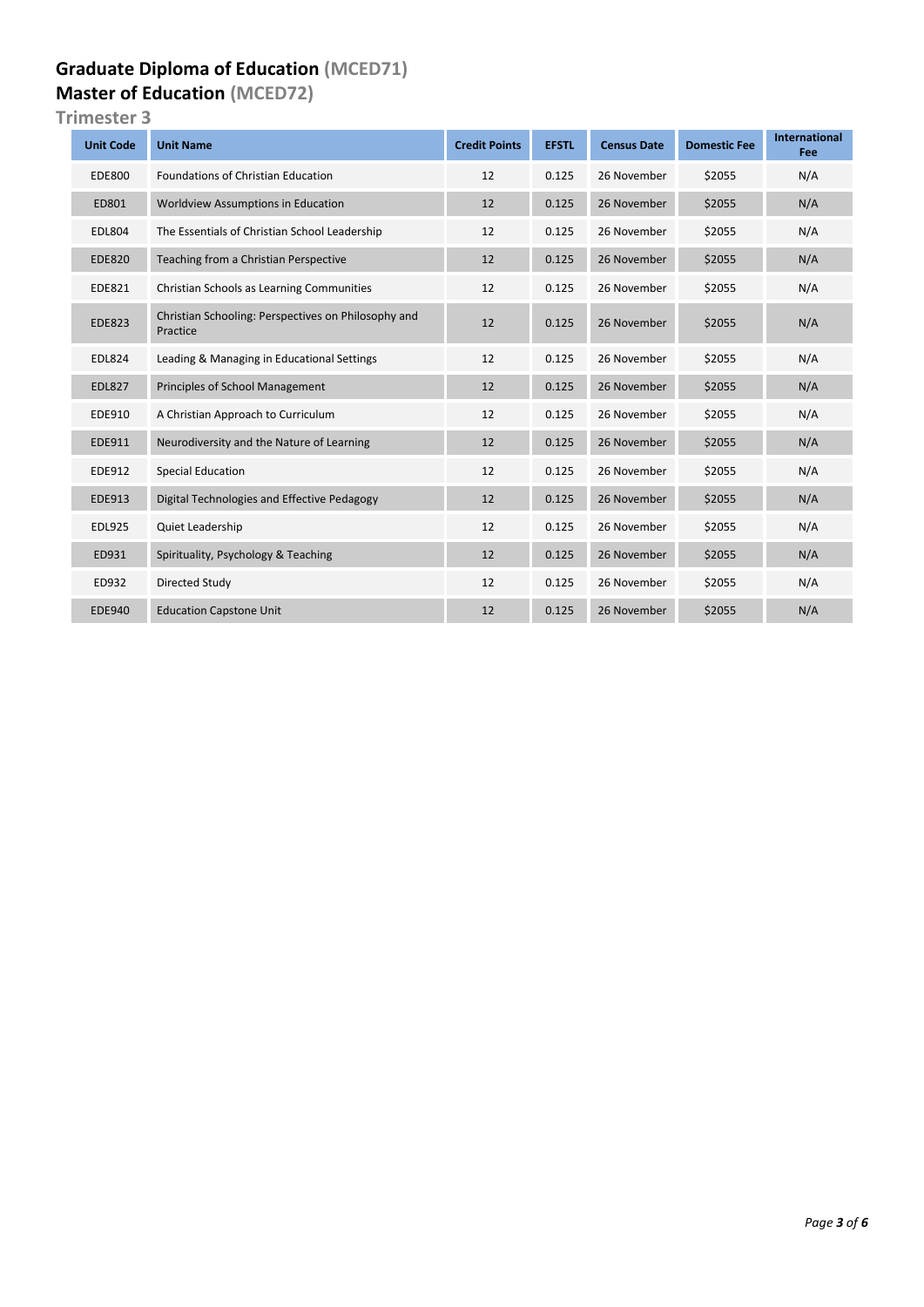## **Master of Education (Leadership) (MCED72L)**

| <b>Unit Code</b> | <b>Unit Name</b>                                   | <b>Credit Points</b> | <b>EFSTL</b> | <b>Census Date</b> | <b>Domestic Fee</b> | <b>International</b><br>Fee |
|------------------|----------------------------------------------------|----------------------|--------------|--------------------|---------------------|-----------------------------|
| ED801            | Worldview Assumptions in Educational Leadership    | 12                   | 0.125        | 19 March           | \$2055              | N/A                         |
| <b>EDL804</b>    | The Essentials of Christian School Leadership      | 12                   | 0.125        | 19 March           | \$2055              | N/A                         |
| <b>EDL827</b>    | Principles of School Management                    | 12                   | 0.125        | 19 March           | \$2055              | N/A                         |
| <b>EDL905</b>    | Leadership: Contemporary Perspectives & Challenges | 12                   | 0.125        | 19 March           | \$2055              | N/A                         |
| <b>EDL924</b>    | Leading & Managing in Educational Settings         | 12                   | 0.125        | 19 March           | \$2055              | N/A                         |
| <b>EDL925</b>    | Quiet Leadership                                   | 12                   | 0.125        | 19 March           | \$2055              | N/A                         |
| <b>EDL926</b>    | <b>Effective Leading and Mentoring</b>             | 12                   | 0.125        | 19 March           | \$2055              | N/A                         |
| <b>EDL928</b>    | Leading for Quality Teaching                       | 12                   | 0.125        | 19 March           | \$2055              | N/A                         |
| ED931            | Spirituality, Psychology & Teaching                | 12                   | 0.125        | 19 March           | \$2055              | N/A                         |
| ED932            | Directed Study                                     | 12                   | 0.125        | 19 March           | \$2055              | N/A                         |
| <b>EDL940</b>    | Educational Leadership Capstone Unit               | 12                   | 0.125        | 19 March           | \$2055              | N/A                         |
| ED990            | <b>Research Methods in Education</b>               | 12                   | 0.125        | 19 March           | \$2055              | N/A                         |
| ED991            | Advanced Research Methods in Education             | 12                   | 0.125        | 19 March           | \$2055              | N/A                         |
| <b>EDL992</b>    | Research Thesis in Educational Leadership          | 24                   | 0.25         | 13 April           | \$4110              | N/A                         |
| <b>EDE800</b>    | Foundations of Christian Education                 | 12                   | 0.125        | 19 March           | \$2055              | N/A                         |
| <b>EDE820</b>    | Teaching from a Christian Perspective              | 12                   | 0.125        | 19 March           | \$2055              | N/A                         |
| <b>EDE821</b>    | Christian Schools as Learning Communities          | 12                   | 0.125        | 19 March           | \$2055              | N/A                         |
| EDE910           | A Christian Approach to Curriculum                 | 12                   | 0.125        | 19 March           | \$2055              | N/A                         |
| EDE911           | Neurodiversity and the Nature of Learning          | 12                   | 0.125        | 19 March           | \$2055              | N/A                         |
| <b>EDE912</b>    | <b>Special Education</b>                           | 12                   | 0.125        | 19 March           | \$2055              | N/A                         |
| EDE913           | Digital Technologies and Effective Pedagogy        | 12                   | 0.125        | 19 March           | \$2055              | N/A                         |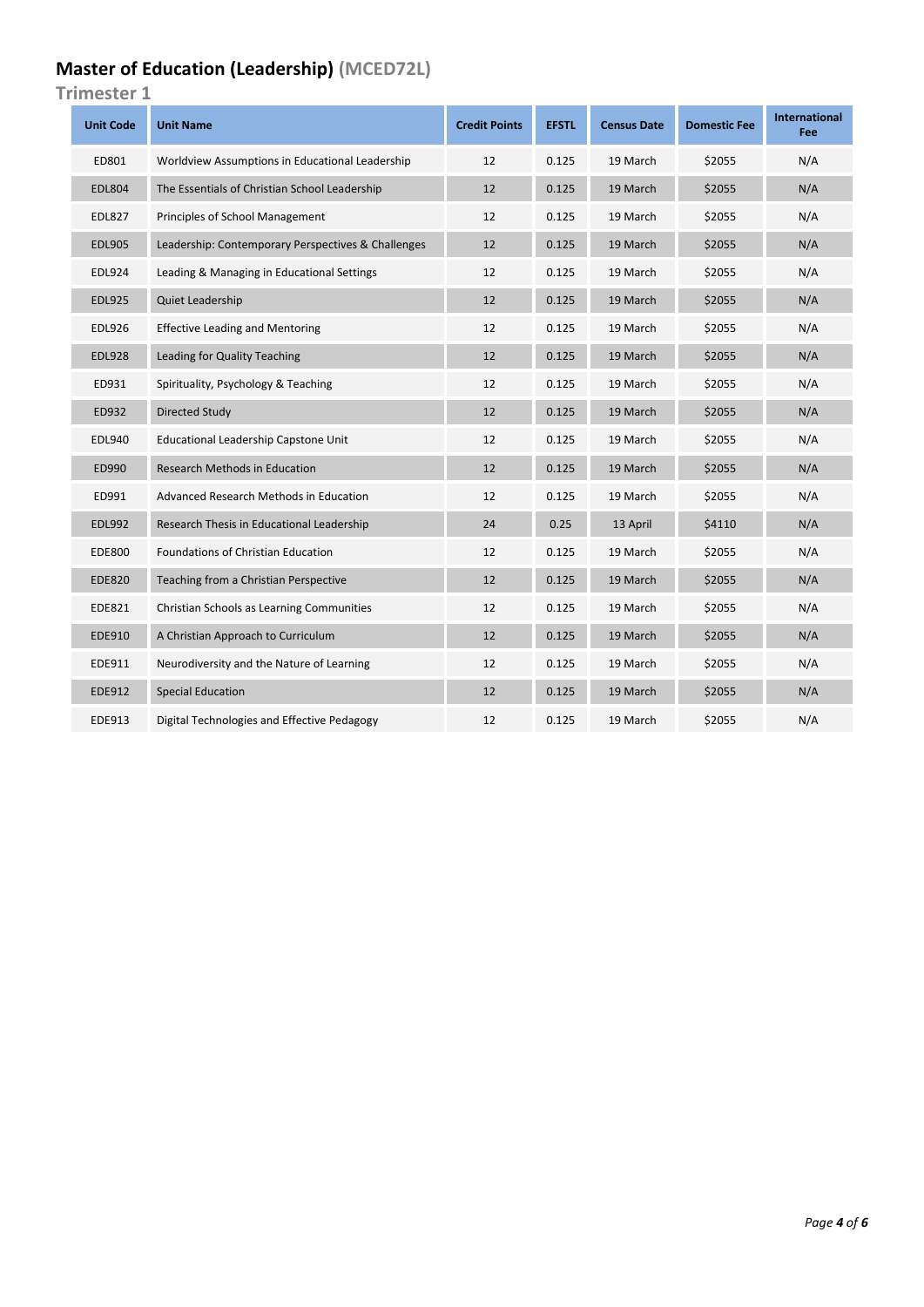## **Master of Education (Leadership) (MCED72L)**

| <b>Unit Code</b> | <b>Unit Name</b>                                   | <b>Credit Points</b> | <b>EFSTL</b> | <b>Census Date</b> | <b>Domestic Fee</b> | <b>International</b><br>Fee |
|------------------|----------------------------------------------------|----------------------|--------------|--------------------|---------------------|-----------------------------|
| <b>EDL803</b>    | Worldview Assumptions in Educational Leadership    | 12                   | 0.125        | 13 August          | \$2055              | N/A                         |
| <b>EDL804</b>    | The Essentials of Christian School Leadership      | 12                   | 0.125        | 13 August          | \$2055              | N/A                         |
| <b>EDL827</b>    | Principles of School Management                    | 12                   | 0.125        | 13 August          | \$2055              | N/A                         |
| <b>EDL905</b>    | Leadership: Contemporary Perspectives & Challenges | 12                   | 0.125        | 13 August          | \$2055              | N/A                         |
| <b>EDL924</b>    | Leading & Managing in Educational Settings         | 12                   | 0.125        | 13 August          | \$2055              | N/A                         |
| <b>EDL925</b>    | Quiet Leadership                                   | 12                   | 0.125        | 13 August          | \$2055              | N/A                         |
| <b>EDL926</b>    | <b>Effective Leading and Mentoring</b>             | 12                   | 0.125        | 13 August          | \$2055              | N/A                         |
| <b>EDL928</b>    | Leading for Quality Teaching                       | 12                   | 0.125        | 13 August          | \$2055              | N/A                         |
| ED931            | Spirituality, Psychology & Teaching                | 12                   | 0.125        | 13 August          | \$2055              | N/A                         |
| ED932            | Directed Study                                     | 12                   | 0.125        | 13 August          | \$2055              | N/A                         |
| <b>EDL940</b>    | Educational Leadership Capstone Unit               | 12                   | 0.125        | 13 August          | \$2055              | N/A                         |
| ED990            | Research Methods in Education                      | 12                   | 0.125        | 13 August          | \$2055              | N/A                         |
| ED991            | Advanced Research Methods in Education             | 12                   | 0.125        | 13 August          | \$2055              | N/A                         |
| <b>EDL992</b>    | Research Thesis in Educational Leadership          | 24                   | 0.25         | 20 Sept            | \$4110              | N/A                         |
| <b>EDE800</b>    | <b>Foundations of Christian Education</b>          | 12                   | 0.125        | 13 August          | \$2055              | N/A                         |
| <b>EDE820</b>    | Teaching from a Christian Perspective              | 12                   | 0.125        | 13 August          | \$2055              | N/A                         |
| <b>EDE821</b>    | Christian Schools as Learning Communities          | 12                   | 0.125        | 13 August          | \$2055              | N/A                         |
| EDE910           | A Christian Approach to Curriculum                 | 12                   | 0.125        | 13 August          | \$2055              | N/A                         |
| EDE911           | Neurodiversity and the Nature of Learning          | 12                   | 0.125        | 13 August          | \$2055              | N/A                         |
| <b>EDE912</b>    | <b>Special Education</b>                           | 12                   | 0.125        | 13 August          | \$2055              | N/A                         |
| EDE913           | Digital Technologies and Effective Pedagogy        | 12                   | 0.125        | 13 August          | \$2055              | N/A                         |